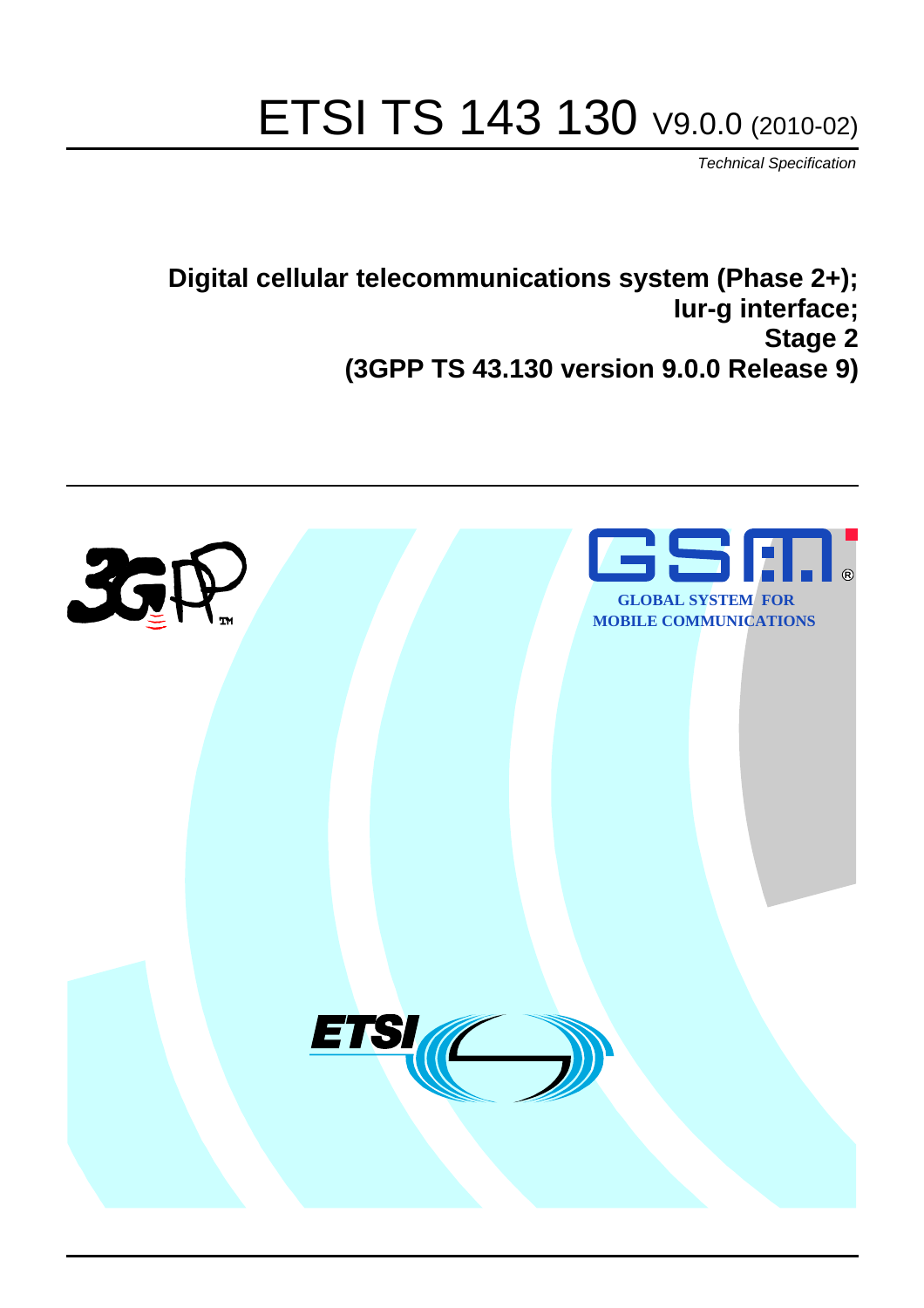Reference RTS/TSGG-0143130v900

> Keywords GSM

#### *ETSI*

#### 650 Route des Lucioles F-06921 Sophia Antipolis Cedex - FRANCE

Tel.: +33 4 92 94 42 00 Fax: +33 4 93 65 47 16

Siret N° 348 623 562 00017 - NAF 742 C Association à but non lucratif enregistrée à la Sous-Préfecture de Grasse (06) N° 7803/88

#### *Important notice*

Individual copies of the present document can be downloaded from: [http://www.etsi.org](http://www.etsi.org/)

The present document may be made available in more than one electronic version or in print. In any case of existing or perceived difference in contents between such versions, the reference version is the Portable Document Format (PDF). In case of dispute, the reference shall be the printing on ETSI printers of the PDF version kept on a specific network drive within ETSI Secretariat.

Users of the present document should be aware that the document may be subject to revision or change of status. Information on the current status of this and other ETSI documents is available at <http://portal.etsi.org/tb/status/status.asp>

If you find errors in the present document, please send your comment to one of the following services: [http://portal.etsi.org/chaircor/ETSI\\_support.asp](http://portal.etsi.org/chaircor/ETSI_support.asp)

#### *Copyright Notification*

No part may be reproduced except as authorized by written permission. The copyright and the foregoing restriction extend to reproduction in all media.

> © European Telecommunications Standards Institute 2010. All rights reserved.

**DECT**TM, **PLUGTESTS**TM, **UMTS**TM, **TIPHON**TM, the TIPHON logo and the ETSI logo are Trade Marks of ETSI registered for the benefit of its Members.

**3GPP**TM is a Trade Mark of ETSI registered for the benefit of its Members and of the 3GPP Organizational Partners. **LTE**™ is a Trade Mark of ETSI currently being registered

for the benefit of its Members and of the 3GPP Organizational Partners.

**GSM**® and the GSM logo are Trade Marks registered and owned by the GSM Association.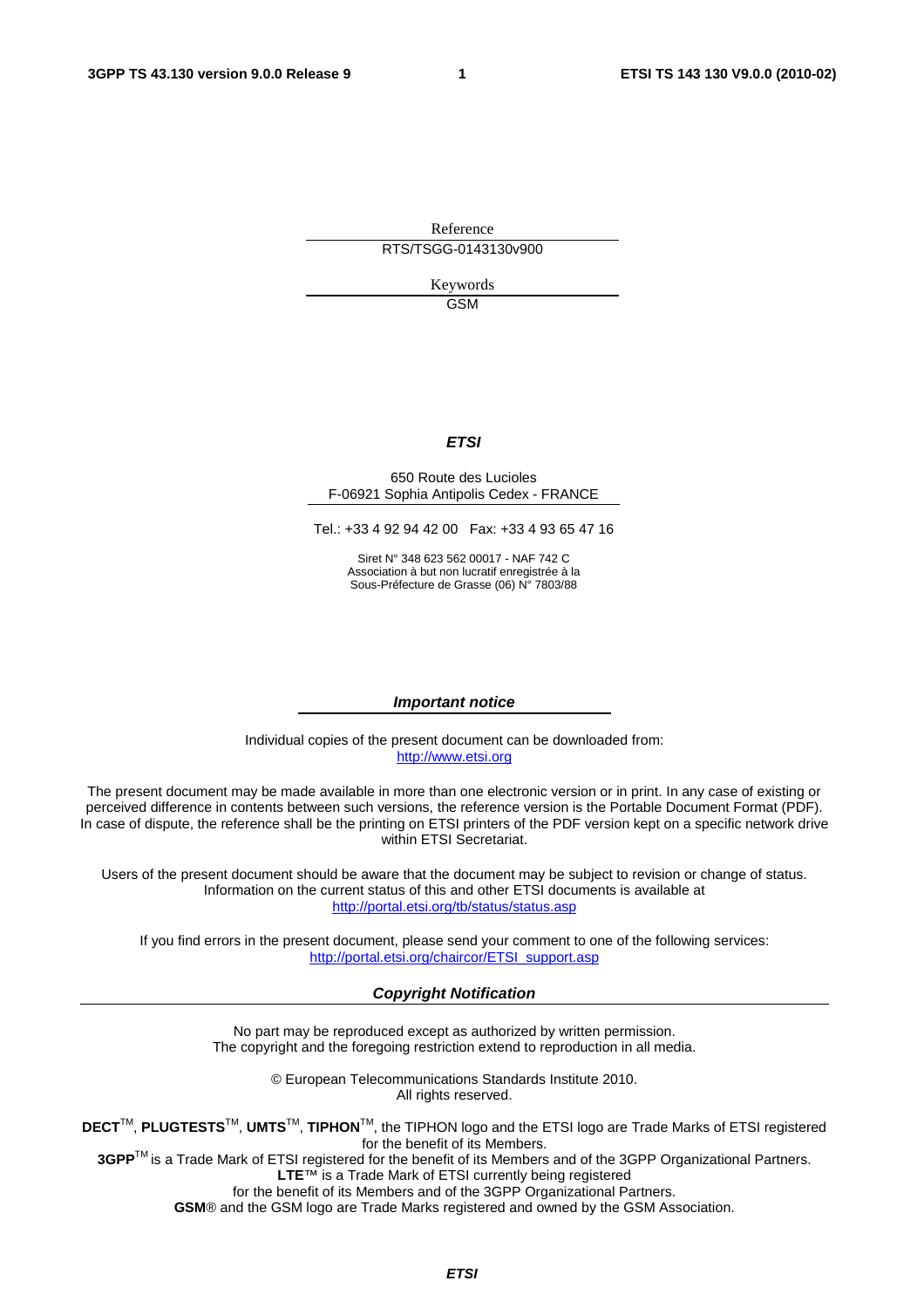# Intellectual Property Rights

IPRs essential or potentially essential to the present document may have been declared to ETSI. The information pertaining to these essential IPRs, if any, is publicly available for **ETSI members and non-members**, and can be found in ETSI SR 000 314: *"Intellectual Property Rights (IPRs); Essential, or potentially Essential, IPRs notified to ETSI in respect of ETSI standards"*, which is available from the ETSI Secretariat. Latest updates are available on the ETSI Web server [\(http://webapp.etsi.org/IPR/home.asp](http://webapp.etsi.org/IPR/home.asp)).

Pursuant to the ETSI IPR Policy, no investigation, including IPR searches, has been carried out by ETSI. No guarantee can be given as to the existence of other IPRs not referenced in ETSI SR 000 314 (or the updates on the ETSI Web server) which are, or may be, or may become, essential to the present document.

# Foreword

This Technical Specification (TS) has been produced by ETSI 3rd Generation Partnership Project (3GPP).

The present document may refer to technical specifications or reports using their 3GPP identities, UMTS identities or GSM identities. These should be interpreted as being references to the corresponding ETSI deliverables.

The cross reference between GSM, UMTS, 3GPP and ETSI identities can be found under <http://webapp.etsi.org/key/queryform.asp>.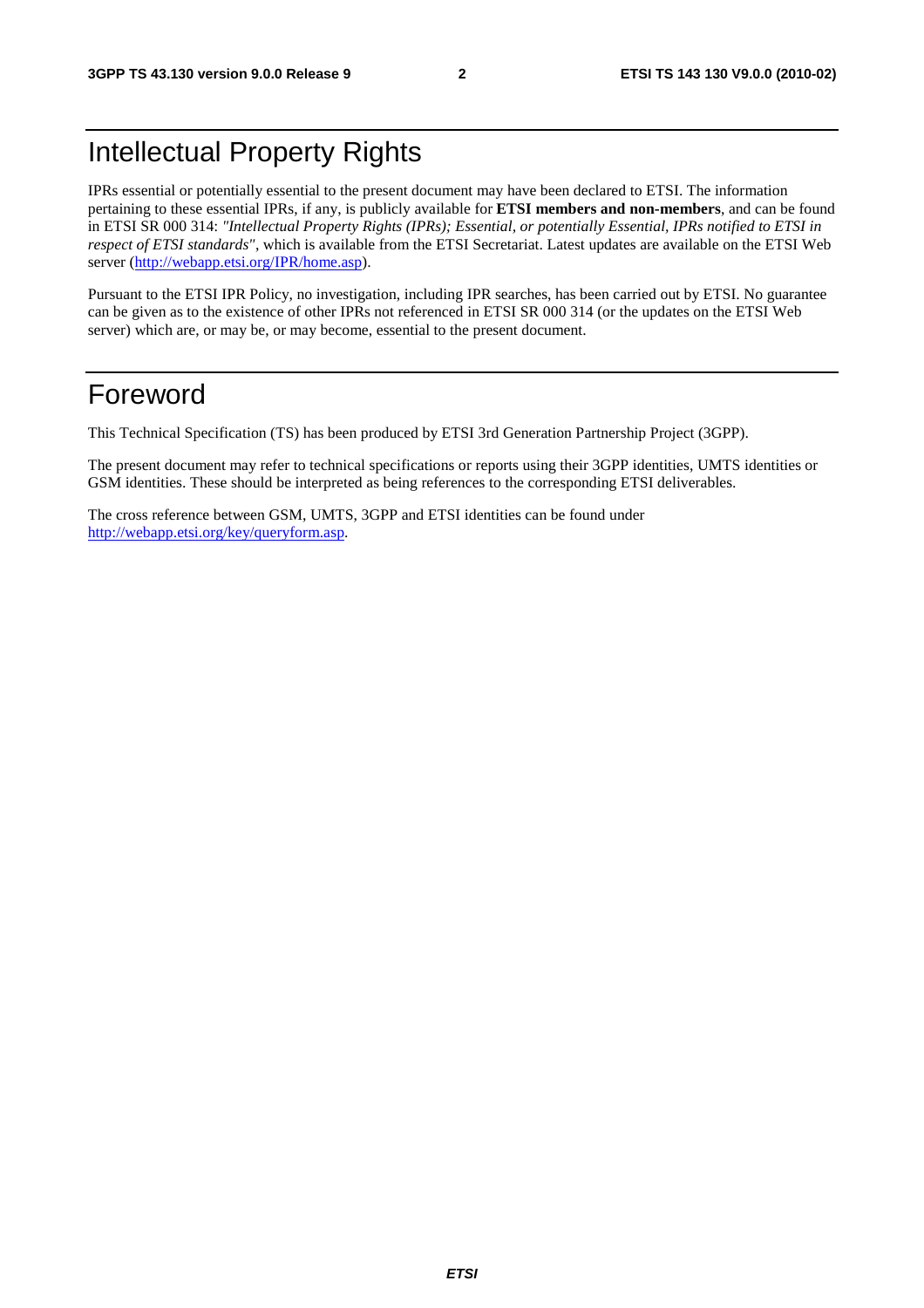$\mathbf{3}$ 

# Contents

| 1                                                                                                              |                               |  |  |  |
|----------------------------------------------------------------------------------------------------------------|-------------------------------|--|--|--|
| 2                                                                                                              |                               |  |  |  |
| 3<br>3.1<br>3.2<br>3.3                                                                                         |                               |  |  |  |
| 4<br>4.1<br>4.2<br>4.3                                                                                         |                               |  |  |  |
| 5<br>5.1<br>5.1.1<br>5.1.2<br>5.2                                                                              |                               |  |  |  |
| 6<br>6.1<br>6.2<br>6.3<br>6.4                                                                                  |                               |  |  |  |
| 7<br>7.1<br>7.2<br>7.2.1<br>7.2.2<br>7.2.3<br>7.2.4<br>7.2.5<br>7.3<br>7.4<br>7.4.1<br>7.4.2<br>7.4.3<br>7.4.4 |                               |  |  |  |
|                                                                                                                | <b>Annex A (Informative):</b> |  |  |  |
|                                                                                                                |                               |  |  |  |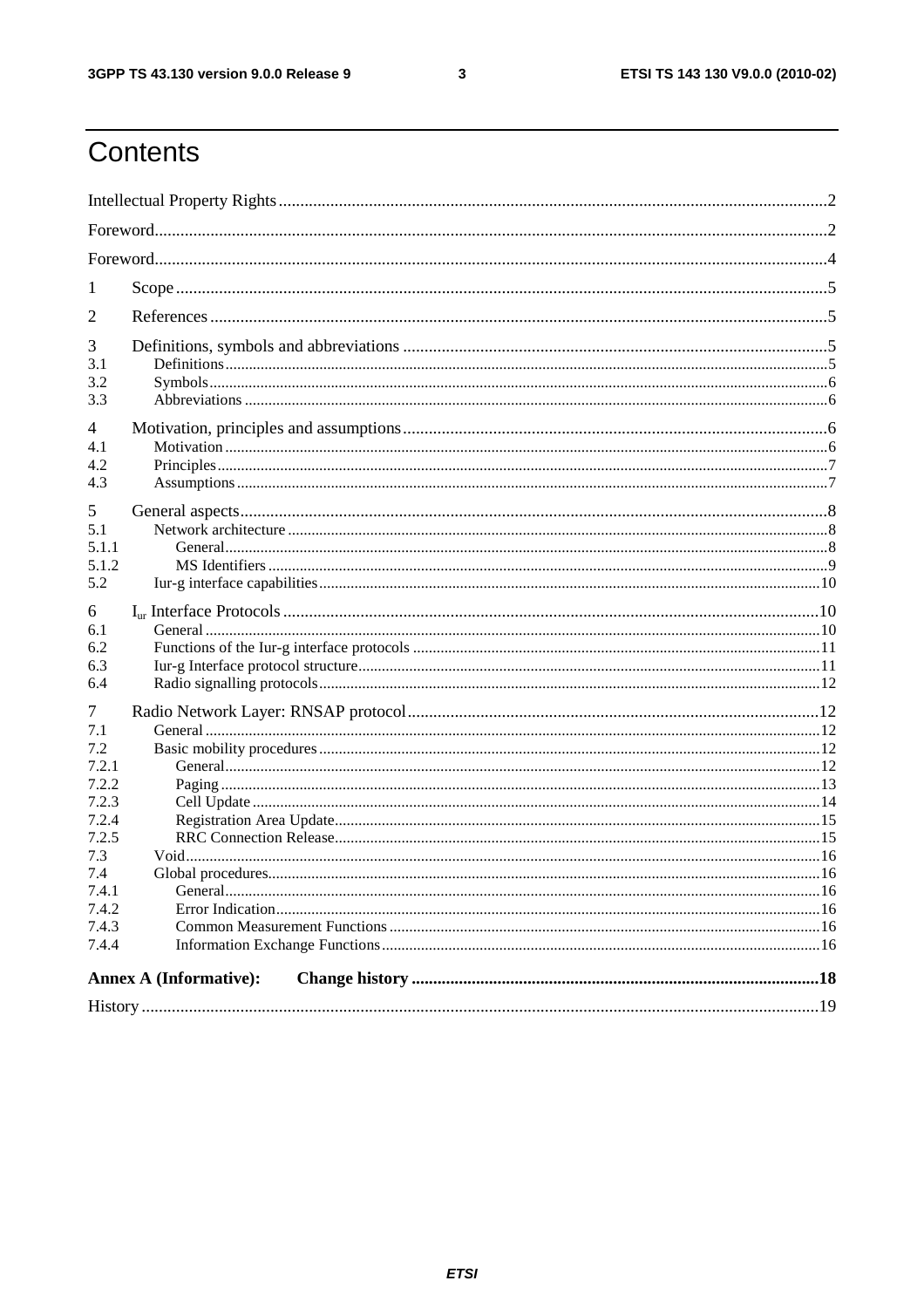# Foreword

This Technical Specification has been produced by the 3<sup>rd</sup> Generation Partnership Project (3GPP).

The contents of the present document are subject to continuing work within the TSG and may change following formal TSG approval. Should the TSG modify the contents of the present document, it will be re-released by the TSG with an identifying change of release date and an increase in version number as follows:

Version x.y.z

where:

- x the first digit:
	- 1 presented to TSG for information;
	- 2 presented to TSG for approval;
	- 3 or greater indicates TSG approved document under change control.
- y the second digit is incremented for all changes of substance, i.e. technical enhancements, corrections, updates, etc.
- z the third digit is incremented when editorial only changes have been incorporated in the document.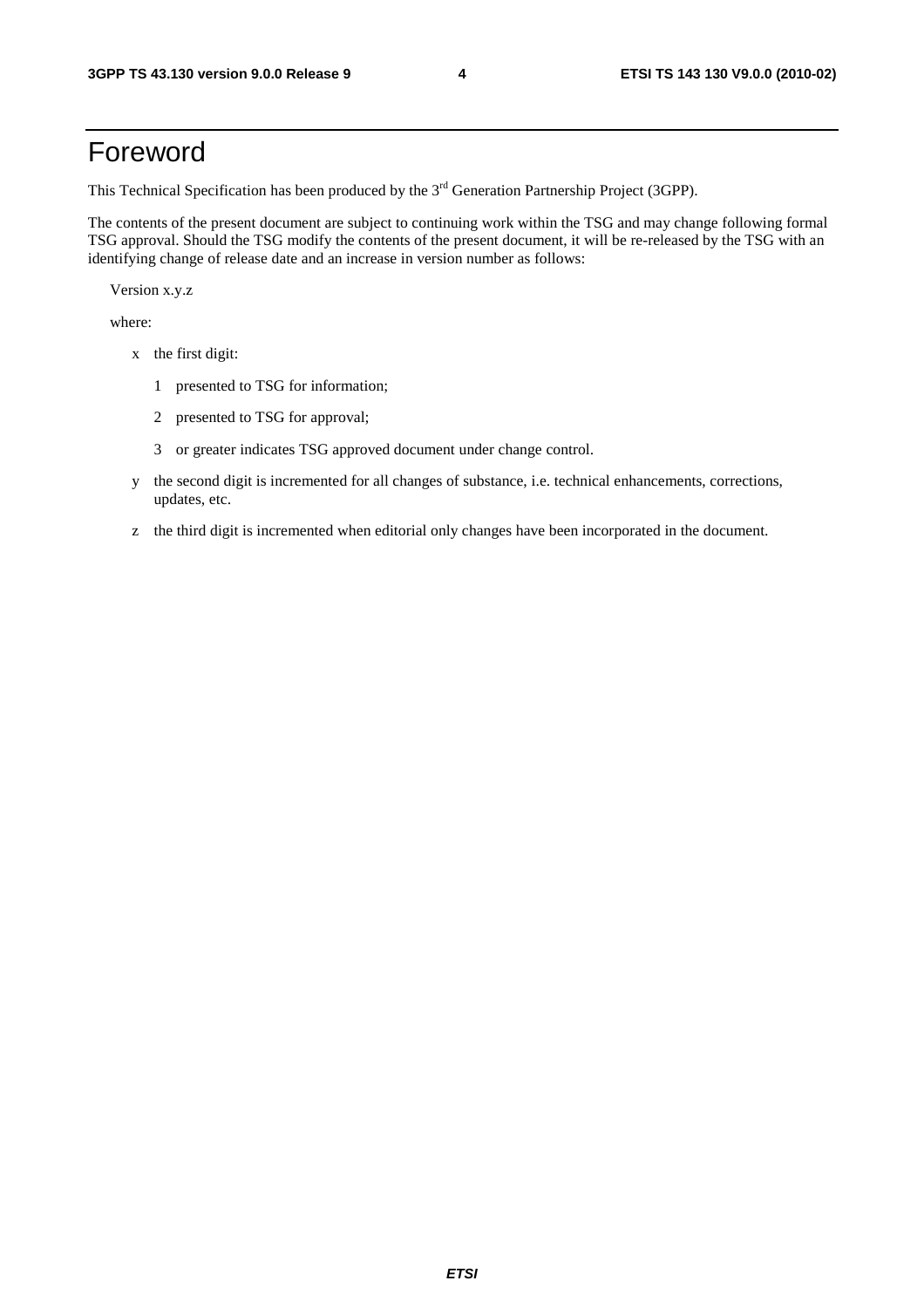# 1 Scope

The present document provides an overview of the Iur-g interface. It describes the motivation, principles and functionality of this interface. It does not contain the detailed description, which it is included in the stage 3 Technical Specifications.

# 2 References

The following documents contain provisions which, through reference in this text, constitute provisions of the present document.

- References are either specific (identified by date of publication, edition number, version number, etc.) or non-specific.
- For a specific reference, subsequent revisions do not apply.
- For a non-specific reference, the latest version applies. In the case of a reference to a 3GPP document (including a GSM document), a non-specific reference implicitly refers to the latest version of that document *in the same Release as the present document*.
- [1] 3GPP TR 21.905, '3rd Generation Partnership Project; Technical Specification Group Services and System Aspects; Vocabulary for 3GPP Specifications'
- [2] 3GPP TS 23.236, '3rd Generation Partnership Project; Technical Specification Group Services and System Aspects; Intra-domain connection of Radio Access Network (RAN) nodes to multiple Core Network (CN) nodes'
- [3] 3GPP TS 25.331, '3rd Generation Partnership Project; Technical Specification Group Radio Access Network; RRC Protocol Specification'
- [4] 3GPP TS 25.420, '3rd Generation Partnership Project; Technical Specification Group Radio Access Network; UTRAN Iur Interface General Aspects and Principles'
- [5] 3GPP TS 25.423, '3rd Generation Partnership Project; Technical Specification Group Radio Access Network; UTRAN Iur Interface RNSAP Signalling'
- [6] 3GPP TS 43.051, 'Technical Specification 3rd Generation Partnership Project; Technical Specification Group GSM/EDGE Radio Access Network; Overall description - Stage 2; (Release 5)'
- [7] 3GPP TS 44.118, '3rd Generation Partnership Project; Technical Specification Group GSM EDGE Radio Access Network; Mobile radio interface layer 3 specification, Radio Resource Control Protocol (RRC); *Iu mode*'

# 3 Definitions, symbols and abbreviations

# 3.1 Definitions

For the purposes of the present document, the terms and definitions given in 3GPP TR 21.905 [1] and the following ones apply:

**A/Gb mode:** mode of operation of the MS when connected to the Core Network via GERAN and the A and/or Gb interfaces.

**MS:** Unless stated otherwise, this refers with no distinction to both MS and UE.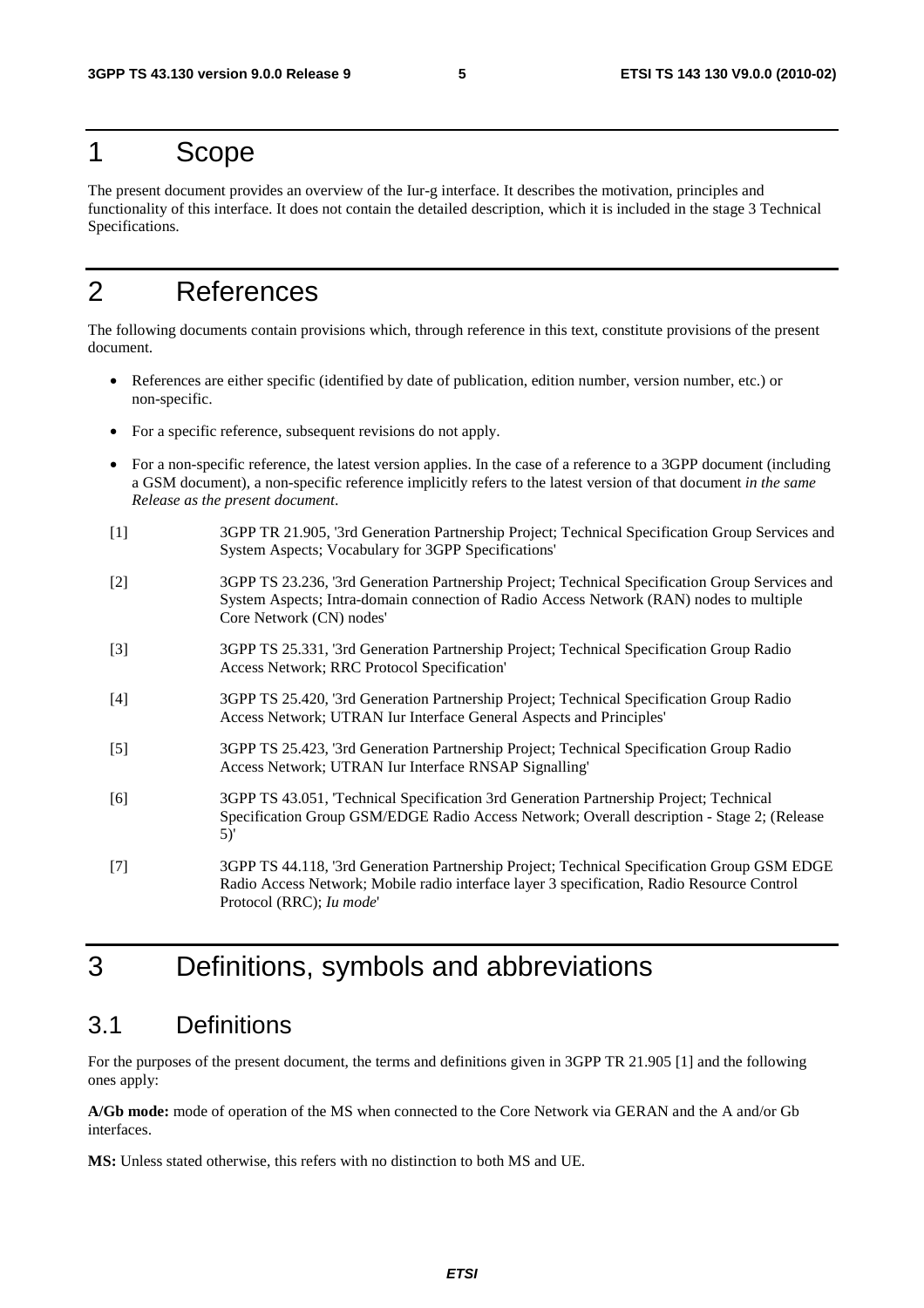**Iu mode:** mode of operation of the MS when connected to the Core Network via GERAN or UTRAN and the Iu interface.

**RAN node**: a BSS or a RNC.

# 3.2 Symbols

For the purposes of the present document, the following symbols apply:

| Interface between a BSS and an MSC                     |
|--------------------------------------------------------|
| Interface between a BSS and an SGSN                    |
| Interface between a BSS/RNC and the CN                 |
| Interface between two RNSs                             |
| Interface between two BSSs or between a BSS and an RNS |
| Interface between a GERAN MS and a BSS                 |
| Interface between a UE and the RNS                     |
|                                                        |

# 3.3 Abbreviations

For the purposes of the present document, the following abbreviations apply:

| <b>BSC</b>   | <b>Base Station Controller</b>               |
|--------------|----------------------------------------------|
| <b>BSS</b>   | <b>Base Station Sub-system</b>               |
| <b>CBSS</b>  | Controlling Base Station Sub-system          |
| CN           | Core Network                                 |
| <b>CRNC</b>  | Controlling Radio Network Controller         |
| <b>GERAN</b> | <b>GSM/EDGE Radio Access Network</b>         |
| <b>GPRS</b>  | General Packet Radio Service                 |
| GRA          | <b>GERAN Registration Area</b>               |
| LA           | <b>Location Area</b>                         |
| <b>MS</b>    | <b>Mobile Station</b>                        |
| <b>MSC</b>   | Mobile Switching Centre                      |
| <b>NACC</b>  | Network Assisted Cell Change                 |
| <b>NNSF</b>  | <b>NAS Node Selection Function</b>           |
| <b>RA</b>    | Routeing Area                                |
| <b>RAN</b>   | Radio Access Network                         |
| <b>RNC</b>   | Radio Network Controller                     |
| <b>RNS</b>   | Radio Network Sub-system                     |
| <b>RNSAP</b> | Radio Network Subsystem Application Part     |
| <b>RNTI</b>  | Radio Network Temporary Identity             |
| <b>RRA</b>   | <b>RAN Registration Area</b>                 |
| <b>RRM</b>   | Radio Resource Management                    |
| <b>SBSC</b>  | Serving Bsc                                  |
| <b>SBSS</b>  | <b>Serving Bss</b>                           |
| <b>SGSN</b>  | Serving GPRS Support Node                    |
| <b>SRNC</b>  | <b>Serving RNC</b>                           |
| UE           | <b>User Equipment</b>                        |
| <b>UMTS</b>  | Universal Mobile Telephony System            |
| <b>URA</b>   | <b>UTRAN Registration Area</b>               |
| <b>UTRAN</b> | <b>UMTS Terrestrial Radio Access Network</b> |
|              |                                              |

# 4 Motivation, principles and assumptions

# 4.1 Motivation

As part of the work to connect GERAN via the Iu interface to the CN, the GRA and RNTI concepts have also been adopted for the GERAN. With these concepts, an inactive mobile in the RRC-GRA\_PCH state (see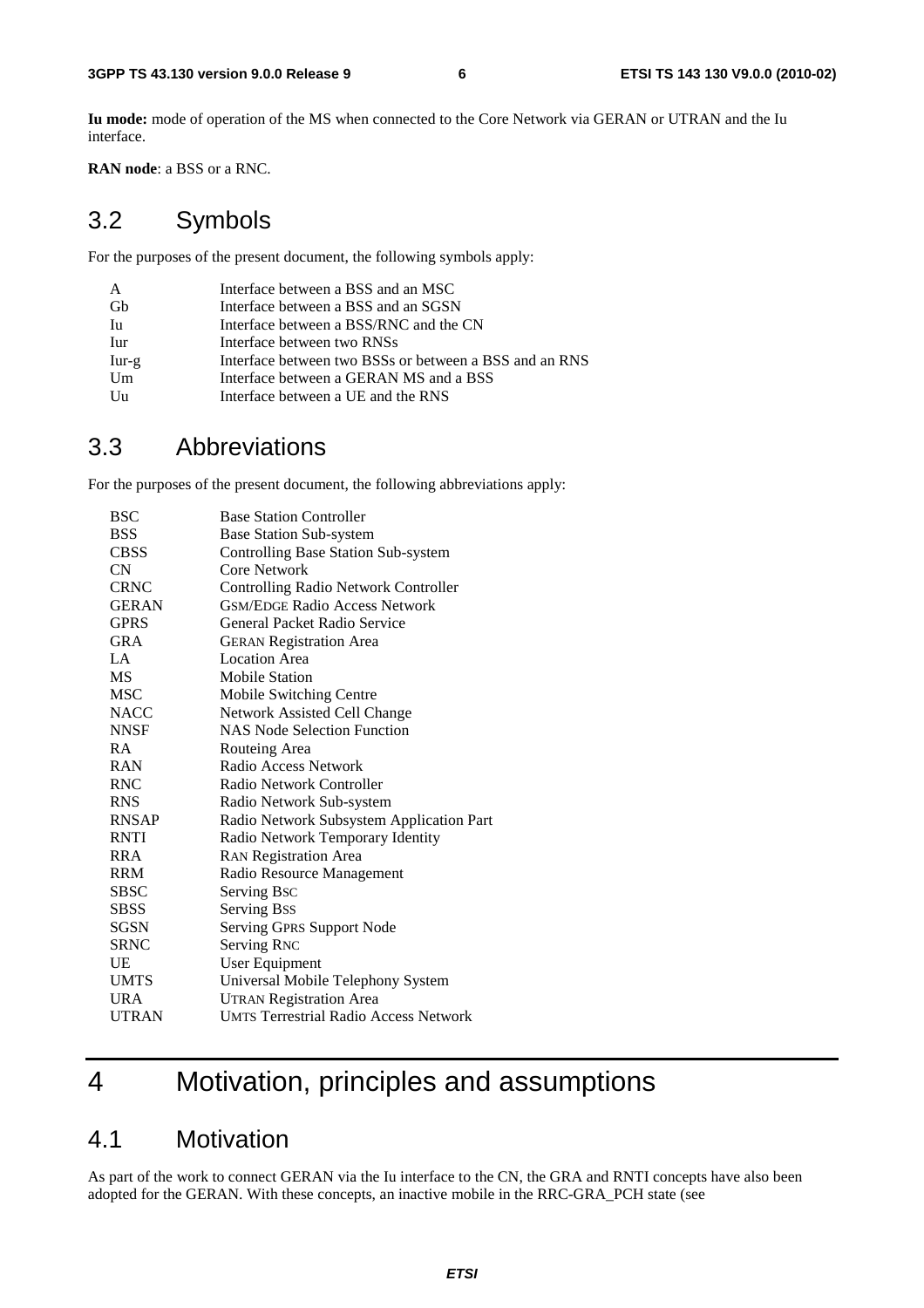3GPP TS 44.118 [7]) will perform signalling to the network whenever it changes the GRA. Since GRAs need not be constrained by BSC coverage areas, it is possible that the MS reselects a cell on a different BSC but on the same GRA. In order maintain the ability to page the mobile in the GRA with the correct RNTI, as well as to enable a path for a GRA update procedure with the serving BSC, it is necessary to have an Iur-g interface between the BSSs.

The same principle applies for dual-RAN capable mobiles. The architecture specifications permit network operators to design networks that alleviate the potential problem caused by dual mode mobiles frequently toggling between UTRAN and GERAN coverage areas (e.g. in indoor coverage situations): for instance, common LAIs and RAIs for GERAN and UTRAN cells in the same geographical area. Defining GERAN and UTRAN cells in common LAs and RAs permits an inactive mobile to change from GERAN to UTRAN coverage or, vice versa, without any signalling to the network. Prior to Release 5, this is possible because GSM/GPRS is does not use the connection oriented Iu interface. From Release 5 on, an *inactive* MS would signal to the network when a cell change involving change of RAN takes place. To prevent this, operators may configure GRA IDs and URA IDs to indicate the same registration area. To enable paging across these registration areas, as well as to enable the possibility to perform GRA/URA update procedures with the serving BSC/RNC, it is necessary to have an Iur-g interface between the BSS and the RNC.

The definition of GRAs/URAs has the following benefits:

- It increases the MT call success rate: by reducing the frequency of updates, it reduces the time during which the MS is believed by the RAN to be in the old registration area, when paging requests would fail.
- It reduces the amount of signalling on the radio interface, since the mobile does not need to indicate cell changes when moving within a GRA/URA.
- For the same reason, it reduces the amount of signalling in the network, thus decreasing the number of updates and of SRNC/SBSC relocation procedures.

The Iur-g may bring other benefits:

- Support for the SRNC/SBSC relocation procedure: the current SRNS relocation procedure defined for UTRAN using the Iur interface could be reused, improving the performance of the procedure. The Cell Update and Relocation Commit messages could be transferred over this interface.

# 4.2 Principles

The Iur-g interface shall be designed based on the following principles:

- The Iur-g interface shall be open.
- From a logical standpoint, this interface is a point to point interface between one BSS and one BSS or RNC within a PLMN. From a physical point of view, the interface could share Iu or other transmission resources.
- The Iur-g interface is optional. The presence of the Iur-g shall be transparent to the MS: the 3GPP specifications shall ensure that all mobiles function correctly irrespective of the presence or absence of the Iur-g interface.
- This interface shall support the exchange of signalling information between a BSS and a BSC/RNC. The Iur-g interface shall not carry user information.
- A GRA contains one or more GERAN cells and zero or more UTRAN cells. A URA contains one or more UTRAN cells and zero or more GERAN cells.
- NOTE: The term RAN Registration Area (RRA) is used in this document to refer to a registration area irrespective of whether it contains GERAN cells, UTRAN cells or both types of cells. The terms GRA and URA will be used in GERAN and UTRAN specifications, respectively, where GRAs may contain UTRAN cells and URAs may contain GERAN cells.
- In *Iu mode*, the BSC has been allocated an identifier (BSC-Id) from the same pool of numbers as the RNC-Id.

# 4.3 Assumptions

NOTE: This section will be removed from this TR when the assumptions listed here are either consolidated and incorporated to the sub-clause on principles and/or procedures, superseded or rejected.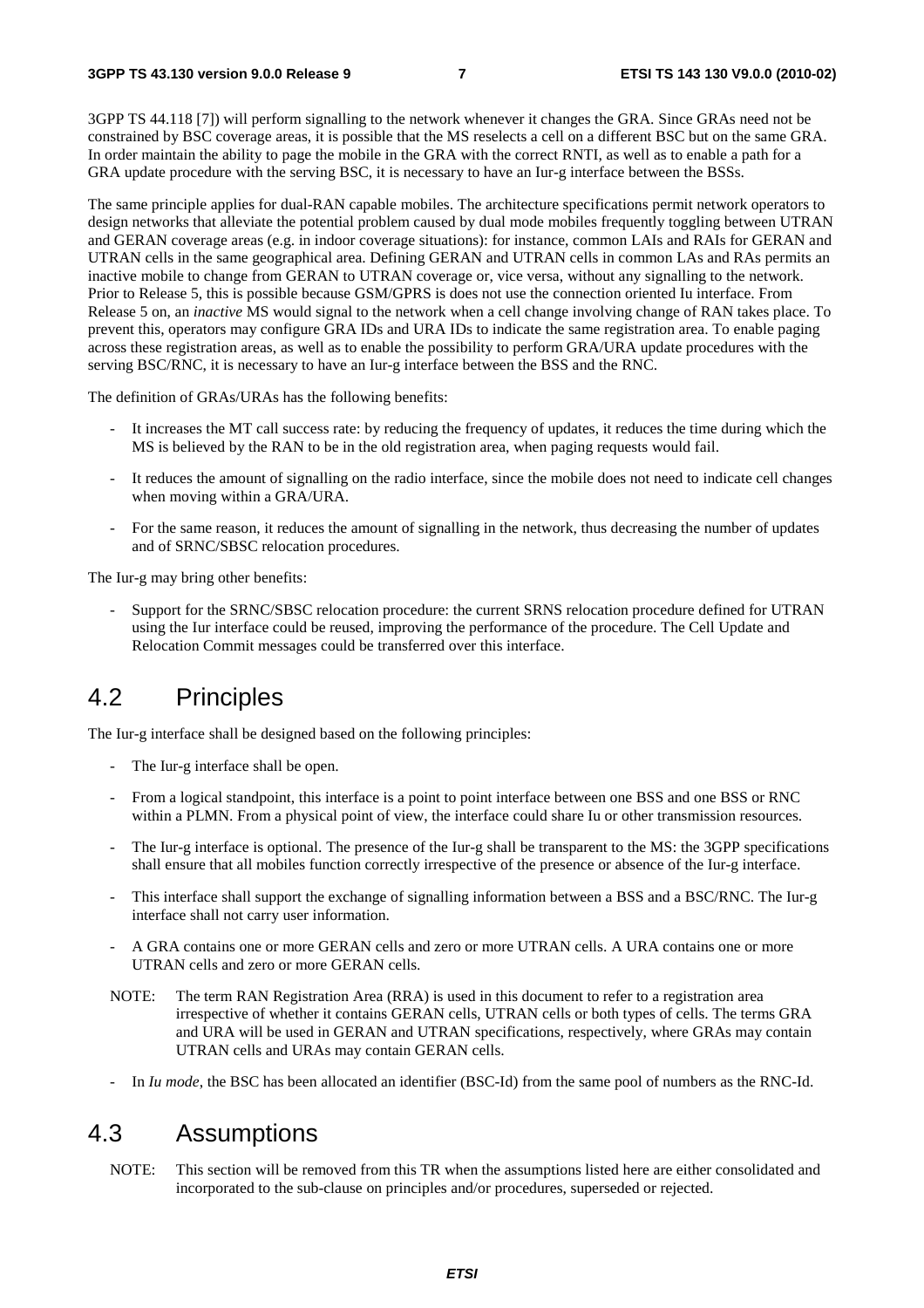The following working assumptions are considered at the present version of this TR:

- 1. The Cell Update procedure performed when the MS is controlled
	- by a controlling RNC when the serving RAN node is a BSC, or
	- by a controlling BSC, independently of the serving RAN node (RNC or BSC),

will always trigger a SRNC/SBSC relocation, regardless of the cell update cause. Exception to this rule is when the SBSS/SRNC would reply with an RRC Connection Release message. In that case the serving node relocation may not be needed.

- 2. The GRA/URA Update procedure may cause SRNC/SBSC relocation. This is left as implementation matter.
- 3. The interface between two BSSs and between a BSS and an RNC will be the same, namely the Iur-g interface.
- 4. The Iur-g interface is based on a subset of procedures and messages of the Iur interface of UTRAN, namely the RNSAP (see 3GPP TS 25.423 [5]).
- 5. If the NNSF is supported in the network, one GRA should not contain GERAN cells or GERAN and UTRAN cells from different MSCs or SGSNs pool areas (see 3GPP TS 23.236 [2]). If the NNSF is not supported one GRA cannot contain GERAN cells or GERAN and UTRAN cells from different MSCs or SGSNs.
- 6. In cases of a mixed registration area (i.e. a registration area containing UTRAN cells and GERAN cells), the RRC entity in the serving node must implement RRC functionalities and appropriate coding that are potentially used over the Iur-g interface. For example, if a registration area contains UTRAN and GERAN cells and the serving node is SRNC, then RRC entity in SRNC must handle RRC functions for Cell Update, GRA Update and RRC Connection Release that are specified in 3GPP TS 44.118. Similarly, if in such mixed environment there is a SBSC, then the SBSC must handle related RRC functions as specified in 3GPP TS 25.331.

# 5 General aspects

# 5.1 Network architecture

### 5.1.1 General

The Iur-g interface is the logical interface between two BSSs or a BSC and an RNC and it is only considered in *Iu mode*. This is depicted in Figure 1.



**Figure 1: Reference architecture for the Iur-g interface.**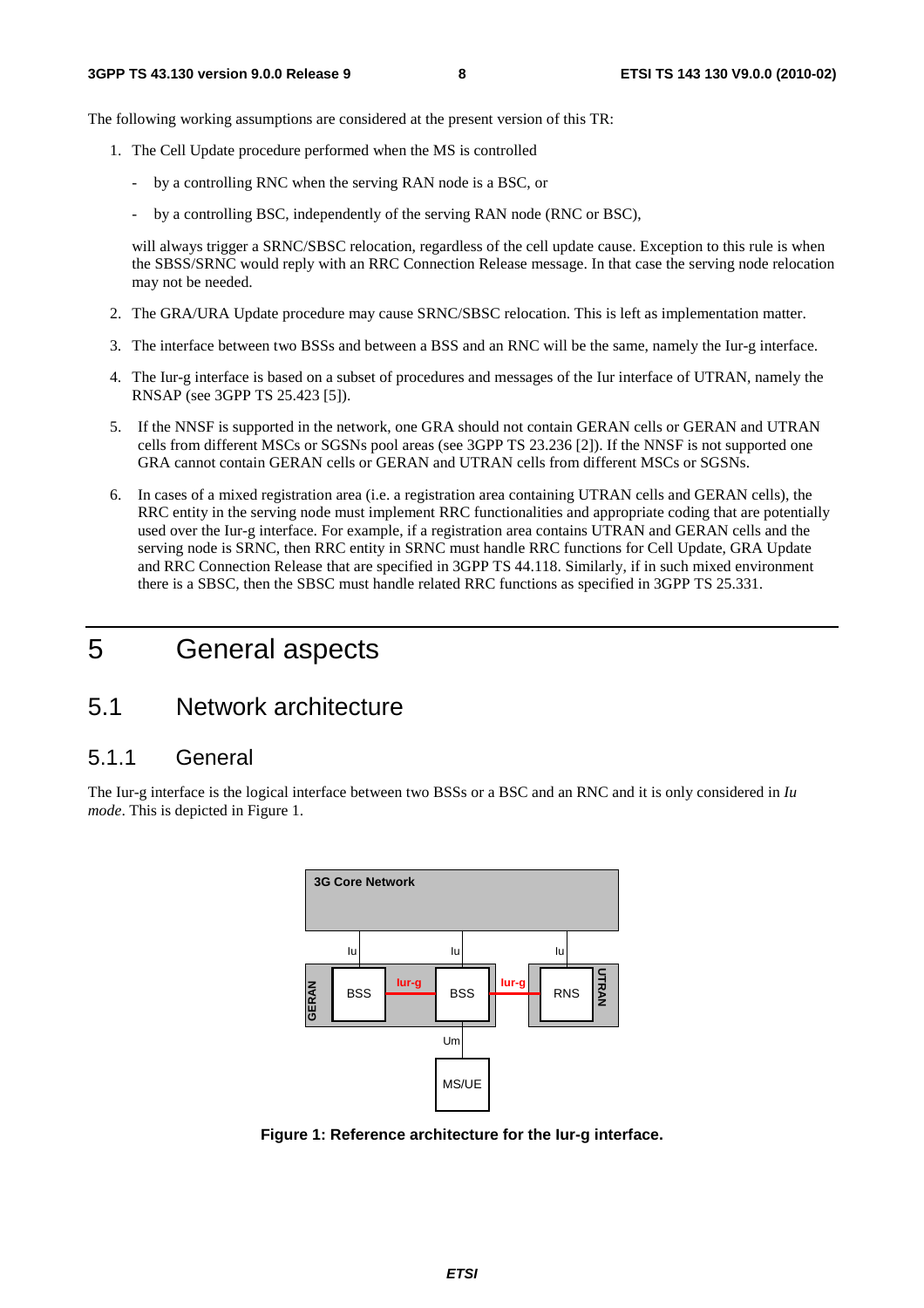#### 5.1.2 MS Identifiers

The Radio Network Temporary Identities (RNTI) are used as MS/UE identifiers within the GERAN/UTRAN and in signalling messages between MS/UE and GERAN. Four types of RNTI exist:

- 1) Serving BSS/RNC RNTI (S-RNTI);
- 2) Drift BSS/RNC RNTI (D-RNTI);
- 3) Cell RNTI (C-RNTI);
- 4) UTRAN RNTI (U-RNTI) or GERAN RNTI (G-RNTI);

The S-RNTI is used:

- by the MS/UE to identify itself to the Serving BSS/RNC;
- by the SBSS/SRNC to address the MS/UE; and
- by the DBSS/DRNC to identify the MS/UE to serving BSS/RNC.

The S-RNTI is allocated for all MSs/UEs having an RRC connection. It is allocated by the serving BSS/RNC and it is unique within the serving BSS/RNC. The S-RNTI is reallocated always when the serving BSS/RNC for the RRC connection is changed.

The D-RNTI is used by the serving BSS/RNC to identify the MS/UE to the drift BSS/RNC.

NOTE: The D-RNTI is never used on the Um/Uu interface.

The D-RNTI is allocated by the drift BSS/RNC upon drift MS/UE contexts establishment and it shall be unique within the drift BSS/RNC. Serving BSS/RNC shall know the mapping between the S-RNTI and the D-RNTIs allocated in the drift BSS for the same MS/UE. The drift BSS/RNC shall know the S-RNTI and SBSS-ID/RNC-ID related to the existing D-RNTI within the drift BSS/RNC.

The C-RNTI is used this identifier is used only in UTRAN:

- in case of the Iur-g interface between UTRAN and GERAN (specifically the case of a SBSS and DRNC);
- by the UE to identify itself to the controlling RNC; and
- by the controlling RNC to address the UE.

The C-RNTI is allocated by the controlling RNC upon UE accessing a new cell. The C-RNTI shall be unique within the accessed cell. The controlling RNC shall know the D-RNTI associated to the C-RNTI within the same logical RNC (if any).

The G-RNTI/U-RNTI is allocated to an MS/UE having an RRC connection and it identifies the MS/UE within GERAN/UTRAN. The G-RNTI/U-RNTI is composed of:

- SBSS/SRNC identity; and
- S-RNTI.

Each BSS/RNC has a unique identifier within the GERAN/UTRAN part of the PLMN, denoted by BSS/RNC identifier (BSS-ID/RNC-ID). This identifier is used to route GERAN/UTRAN interface messages to the correct BSS/RNC. The BSS-ID/RNC-ID of the serving BSS/RNC together with the S-RNTI is a unique identifier of the MS/UE in the GERAN/UTRAN part of the PLMN.

From this architecture, there are three possible scenarios for a particular MS/UE:

- a) Both the serving and the controlling RAN nodes are BSCs.
- b) The serving RAN node is a BSC and the controlling RAN node is an RNC.
- c) The serving RAN node is an RNC and the controlling RAN node is a BSC.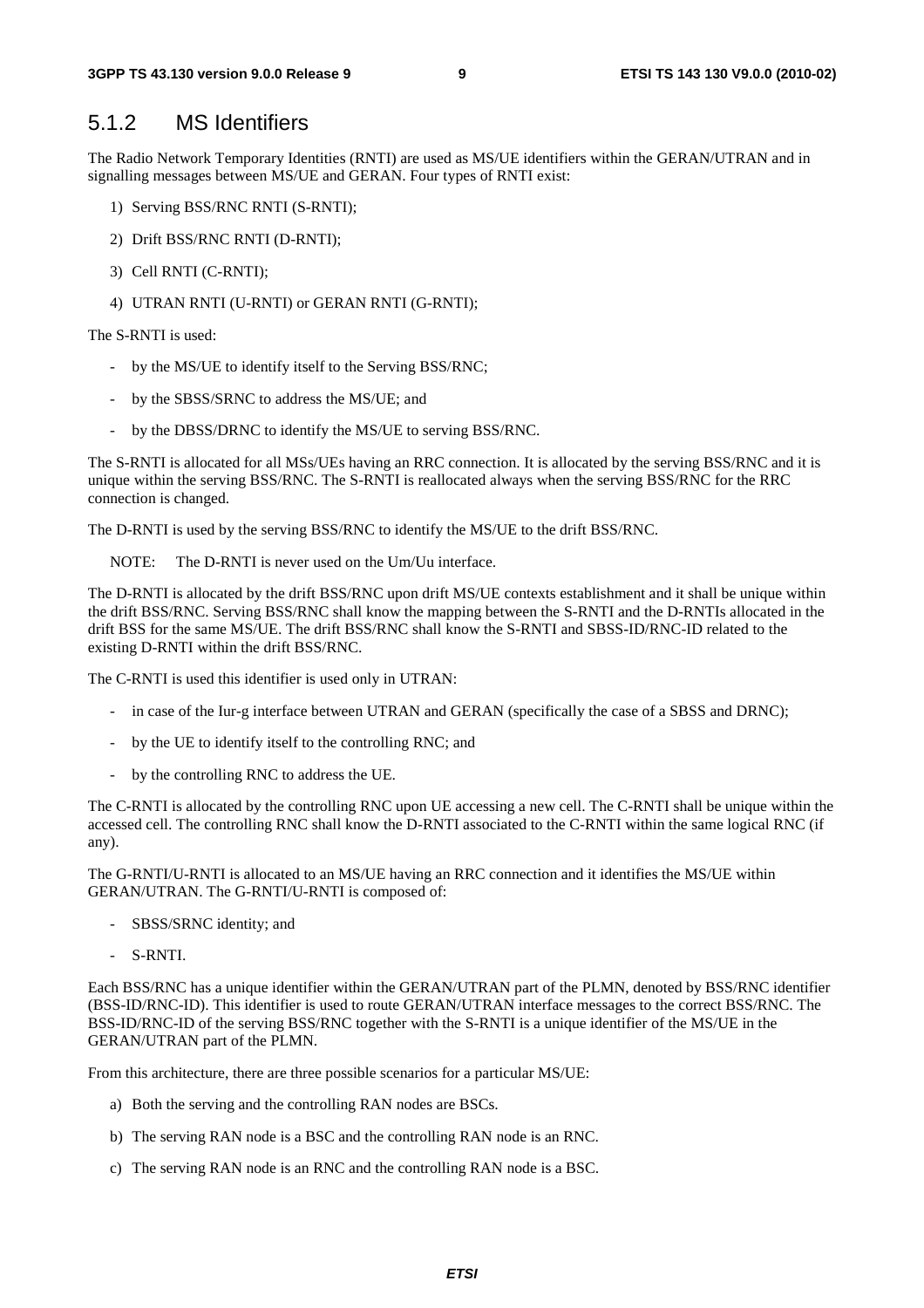#### **3GPP TS 43.130 version 9.0.0 Release 9 10 ETSI TS 143 130 V9.0.0 (2010-02)**

These scenarios are shown in Figure 2.



#### **Figure 2: Scenarios using the Iur-g interface.**

# 5.2 Iur-g interface capabilities

The Iur-g interface provides capability to support radio interface mobility between BSSs or between a BSS and an RNS of UEs having a connection with the GERAN or the UTRAN. This capability includes the support of paging, cell update, registration area update and handover between BSSs or between a BSS and an RNS. Further, Iur-g interface provides capability to support information exchange between two BSSs or between a BSS and RNS.

# 6 Iur Interface Protocols

# 6.1 General

There shall exist a clear separation between the Radio Network Layer and the Transport Layer. Therefore, the radio network signalling is separated from the data transport resource and traffic handling as shown in Figure 3. This separation is also present in the Iur interface (see 3GPP TS 25.420 [4]).

Since the Iur-g does not carry user data information, neither data transport resources nor Transport Signalling are present on this interface. These elements, present in the Iur interface but not in the Iur-g, are shown in dotted lines in Figure 3.



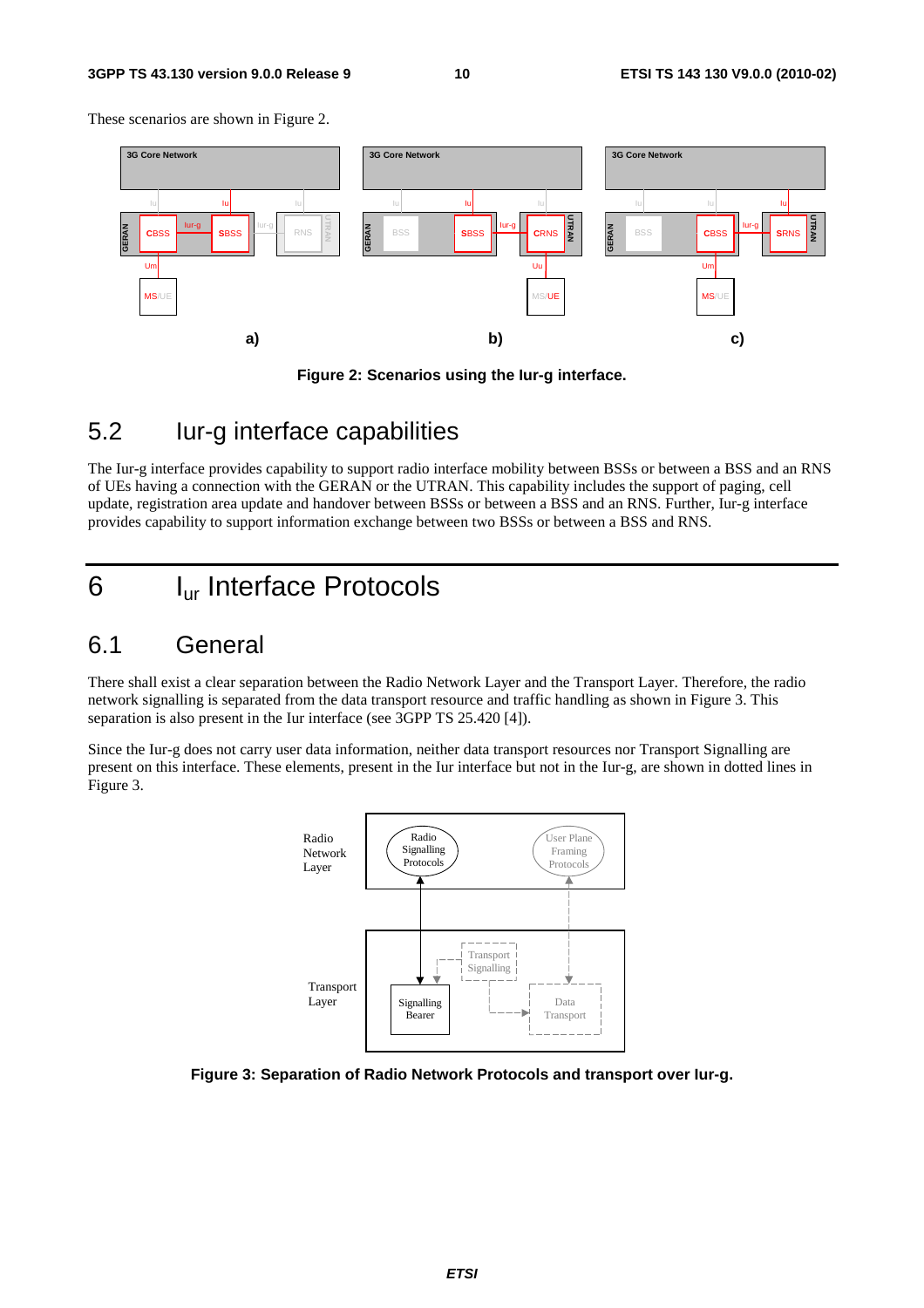The following Table lists all stage 3 specifications that are used for Iur-g interface:

| Spec. No  | Spec. Name                                          |
|-----------|-----------------------------------------------------|
| TS 25.401 | <b>UTRAN Overall Description</b>                    |
| TS 25.420 | UTRAN Iur Interface: General Aspects and Principles |
| TS 25.421 | UTRAN lur interface Layer 1                         |
| TS 25.422 | UTRAN Iur Interface Signalling Transport            |
| TS 25.423 | UTRAN lur Interface RNSAP Signalling                |

**Table 1: Stage 3 Iur-g interface specifications** 

# 6.2 Functions of the Iur-g interface protocols

The list of functions on the Iur-g interface is the following:

- **Paging**. This function allows the SBSS/SRNC to page a MS/UE in a GRA/URA or a cell in the DBSS/DRNS;
- **Relocation Execution**. This function allows the SBSS/SRNC to finalise a Relocation previously prepared via other interfaces;
- **Reporting of General Error Situations**. This function allows reporting of general error situations, for which function specific error messages have not been defined.
- **Measurements on Common Resources**. This function allows an BSS/RNC to request from another BSS/RNC to initiate measurements on Common Resources. The function also allows the requested BSS/RNC to report the result of the measurements.

# 6.3 Iur-g Interface protocol structure

The Iur interface protocol architecture consists of two functional layers:

- **Radio Network Layer**: it defines the procedures related to the interaction of two BSSs or between a BSS and an RNC within a PLMN. The radio network layer consists of a Radio Network Control Plane and a Radio Network User Plane. The functionality of the Radio Network User Plane of the Iur-g interface is null.
- **Transport Layer:** it consists of two planes:
	- a) **Transport Network Control Plane**: it defines procedures for establishing physical connections between two BSSs or between a BSS and an RNC within a PLMN. The functionality of the Transport Network Control Plane of the Iur-g interface is null.
	- b) **Transport Network User Plane**: it provides means for the transport of the Radio Network Layer information.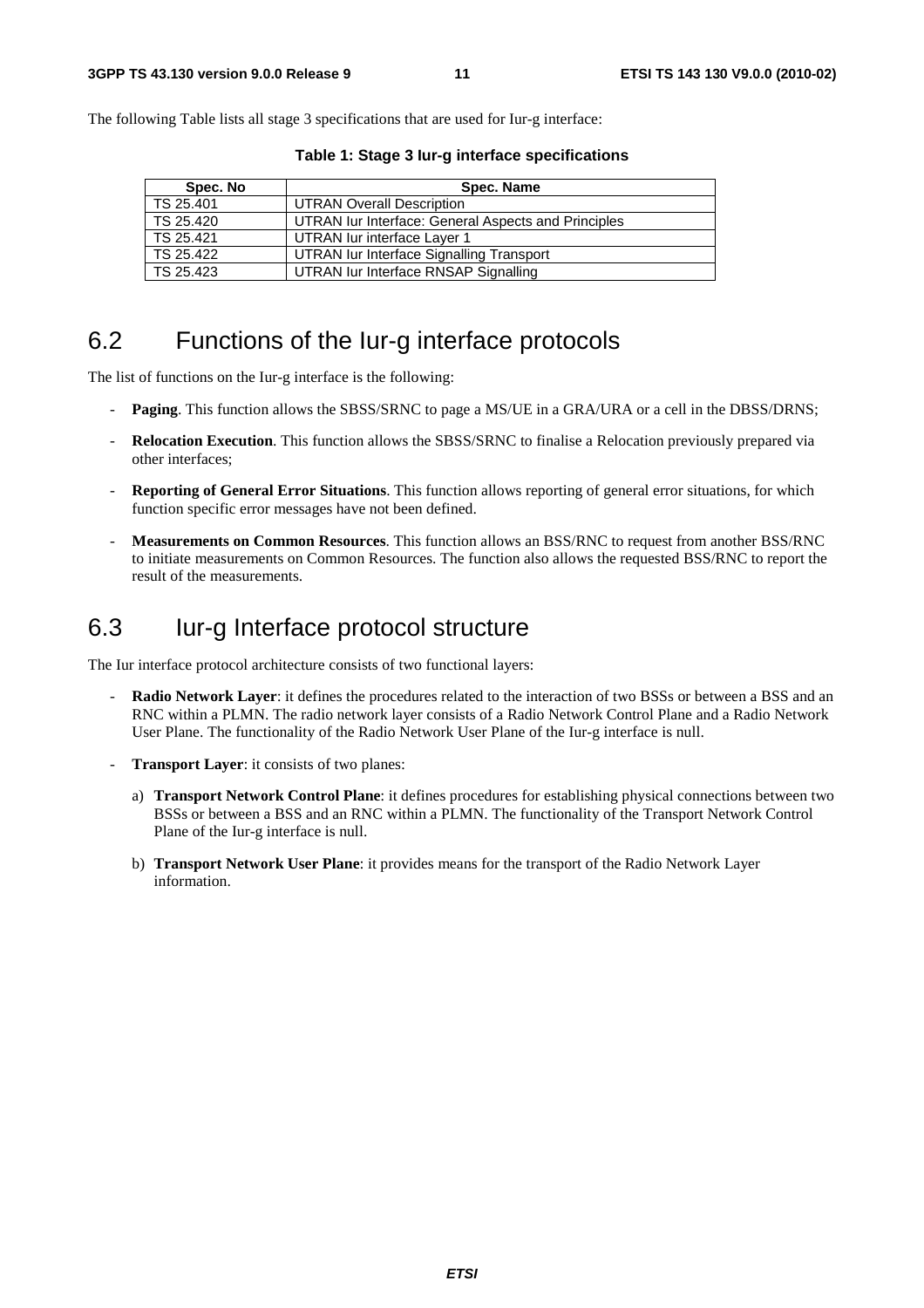| Radio<br>Network                      |                 | <b>Control Plane</b>        |             |                      |
|---------------------------------------|-----------------|-----------------------------|-------------|----------------------|
| Layer                                 |                 | <b>RNSAP</b>                |             |                      |
| Transport:<br><b>Network</b><br>Layer |                 | Transpo Networ<br>User Plan |             | Transport<br>Control |
|                                       |                 | <b>SCCP</b>                 |             |                      |
|                                       | MTP3-B          | M3UA                        |             |                      |
|                                       | <b>SSCF-NNI</b> | <b>SCTP</b>                 | <b>SCTP</b> |                      |
|                                       | <b>SSCOP</b>    | IP                          | IP          |                      |
|                                       |                 | AAL5                        |             |                      |
|                                       |                 | <b>ATM</b>                  | Data Link   |                      |
|                                       |                 |                             |             |                      |
| $\blacksquare$                        |                 |                             |             | Physical             |
|                                       |                 |                             |             |                      |

**Figure 4: Iur-g interface protocol structure.** 

# 6.4 Radio signalling protocols

The protocol responsible for providing signalling information across the Iur-g interface is a sub-set of the Radio Network Subsystem Application Part (RNSAP) (see 3GPP TS 25.423 [5]). This subset of RNSAP is terminated by two BSSs or by the BSS and RNC inter-connected via the Iur-g interface.

The subset of RNSAP procedures applicable to the Iur-g interface are divided into two modules as follows:

- 1. **RNSAP Basic Mobility Procedures**: these procedures are used to handle the mobility within GERAN or between GERAN and UTRAN.
- 2. **RNSAP Global Procedures**: these procedures are not related to a specific MS. The procedures in this module are in contrast to the above module involving two peer CBSSs or a CBSS and a CRNC.

# 7 Radio Network Layer: RNSAP protocol

# 7.1 General

The following sub-clauses describe the applicability of the procedures that are supported on the Iur-g interface. The actual Iur-g interface procedures are further described in 3GPP TS 25.423 [5]. These sub-clauses show those procedures integrated with procedures on other interfaces and/or events in other network entities than the BSS or the RNC.

# 7.2 Basic mobility procedures

### 7.2.1 General

The Iur-g interface has no Radio Network User Plane functionality and SBSS/SRNS relocation is performed during every Cell Update procedure. Therefore, the only state when the MS is simultaneously known by two BSSs or one BSS and one RNC is in GERAN RRC-GRA\_PCH state and UTRAN URA\_PCH state.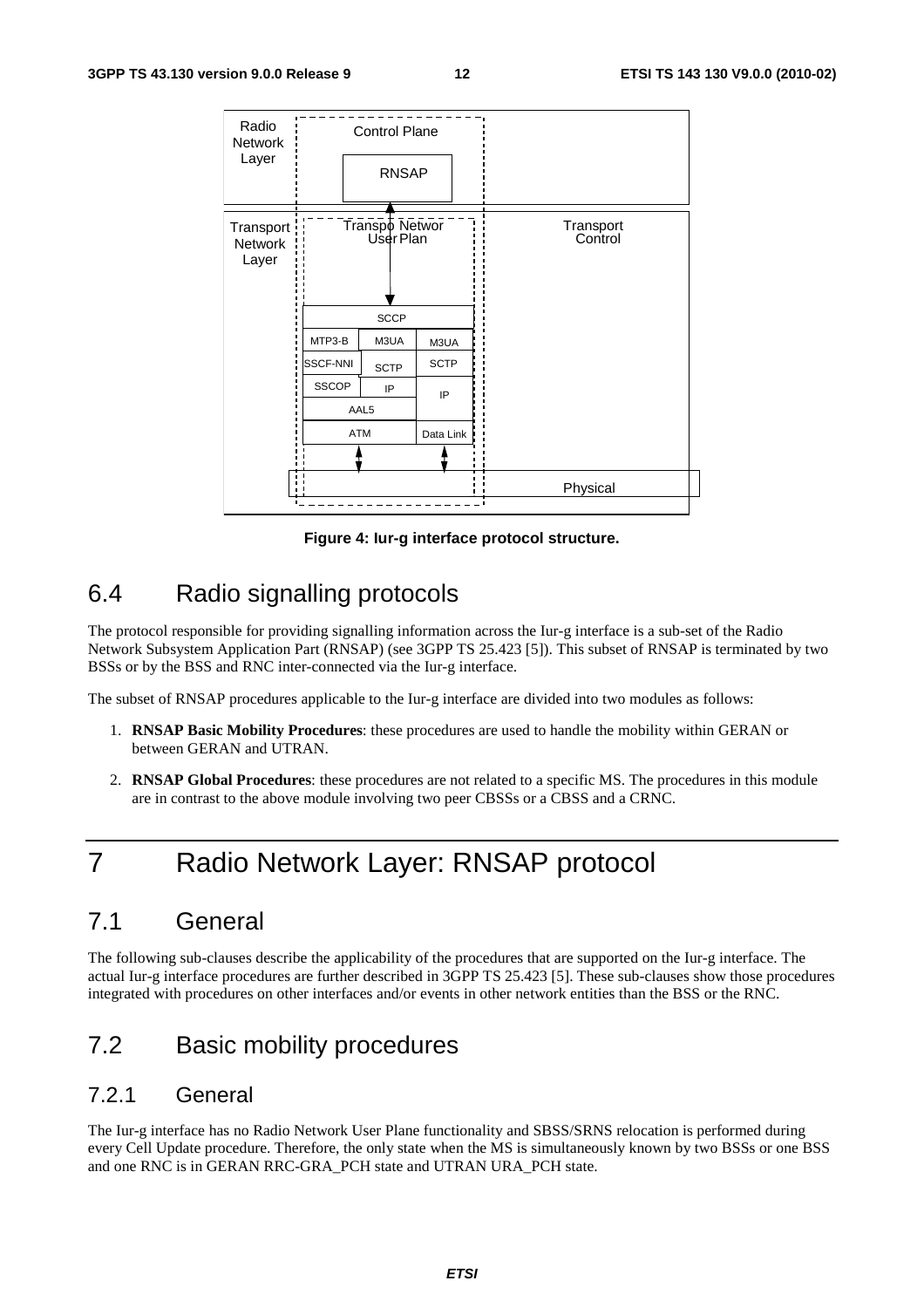In the GERAN RRC-GRA PCH and UTRAN URA PCH states, the following procedures related to the mobility of the MS are supported over the Iur-g interface:

- Paging;
- Cell Update;
- Registration Area Update; and
- RRC Connection Release.

The following sub-clauses describe how these procedures are performed over the Iur-g interface.

Elementary procedures over the Iur-g interface that support above mentioned mobility procedures are specified in 3GPP TS 25.423 [5] and listed in the table below:

| <b>Elementary Procedure</b>   | <b>Initiating Message</b>               |
|-------------------------------|-----------------------------------------|
| Uplink Signalling Transfer    | <b>GERAN UPLINK SIGNALLING TRANSFER</b> |
|                               | <b>INDICATION</b>                       |
| Downlink Signalling Transfer  | DOWNLINK SIGNALLING TRANSFER REQUEST    |
| <b>SRNS Relocation Commit</b> | <b>SRNS RELOCATION COMMIT</b>           |
| Paging                        | <b>PAGING REQUEST</b>                   |

**Table 2: Iur-g basic mobility procedures** 

#### 7.2.2 Paging

The MS/UE in the RRC-GRA\_PCH and URA-PCH states may receive a CN initiated paging message. The Paging Request message received by the serving node (BSS or RNC) shall trigger paging over the registration area. In case registration area consists of cells belonging to different BSS/RNC, then the RNSAP Paging procedure over the Iur-g interface is used.. This procedure is used by the SBSS/SRNC to indicate to a CBSS/CRNC that an MS shall be paged in a cell or GRA/URA that is under the control of the CBSS/CRNC.

To illustrate further the usage of this procedure the following figure describes a scenario when the MS/UE has a context active towards PS domain and paging request is issued by the CS domain.



**Figure 5: Example of Paging over Iur-g**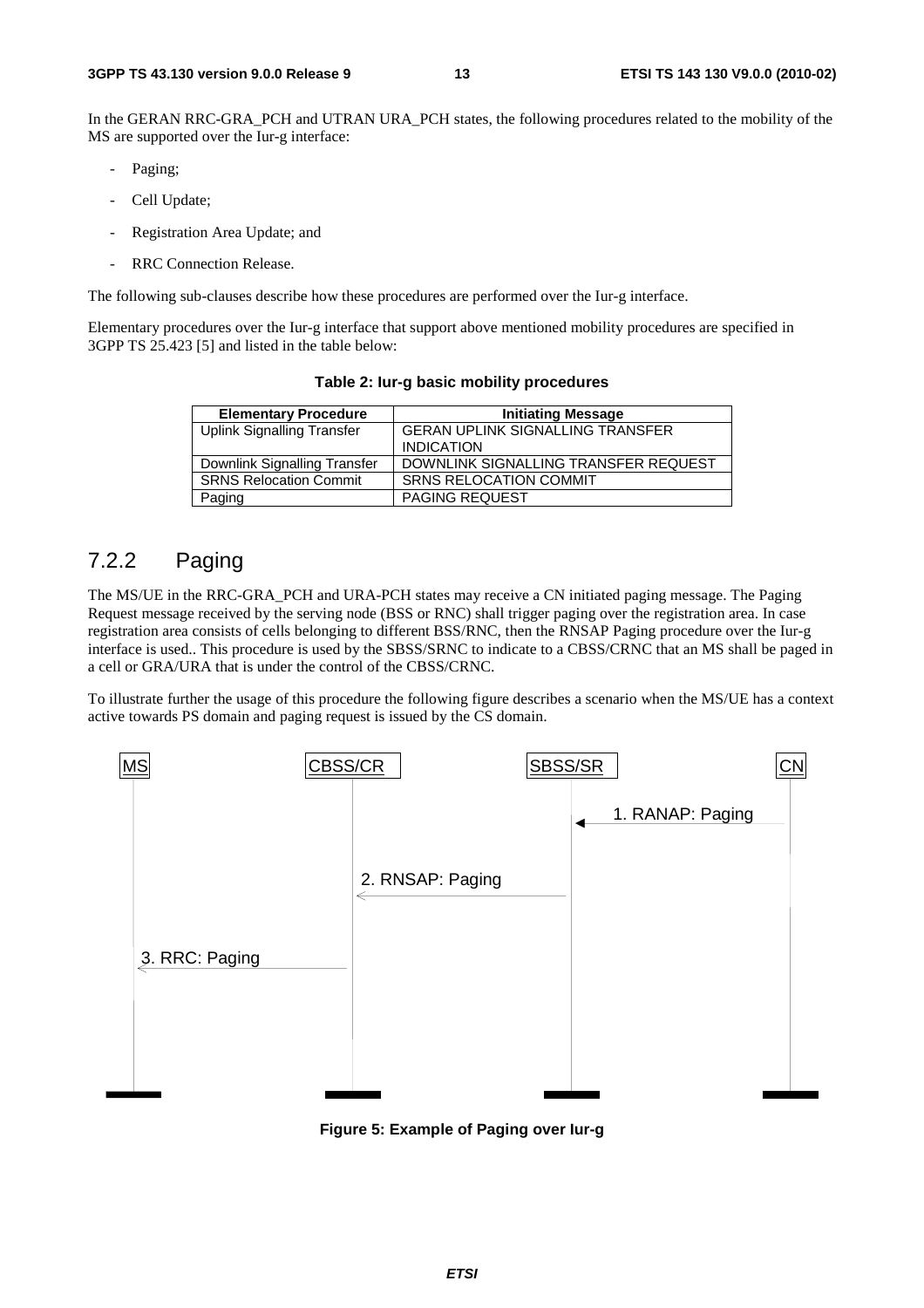### 7.2.3 Cell Update

In the RRC-GRA\_PCH or URA\_PCH states the MS/UE may initiate the Cell Update procedure for reasons of uplink activity, whether that is an answer to a page, periodic cell update or uplink data transfer. As explained in sub-clause 4.3, a Cell Update procedure shall always trigger the SRNC/SBSS relocation. The following figure describes the signalling flow for Cell Update procedure.



**Figure 6: Cell Update with Relocation (Simplified)** 

- 1. MS/UE in RRC-GRA\_PCH and URA\_PCH states triggers the Cell Update procedure by sending RRC CELL UPDATE message to the DBSS/DRNC.
	- DBSS/DRNC will use RNSAP Uplink Signalling Transfer procedure to forward the Cell Update message to the SBSS/SRNC. The message that is used for this is GERAN Uplink Signalling Transfer Indication. The procedure and the contents of the message are described in 3GPP TS 25.423 [5]. There are two messages already defined one for FDD and one for TDD. In case of the Iur-g interface, RNSAP GERAN UPLINK SIGNALLING TRANSFER INDICATION message (GERAN message) is used.
- 2. Upon reception of CELL UPDATE message, the SBSS/SRNC shall trigger the SBB/SRNC relocation. Steps 4, 5, and 6 are not relevant for this discussion so they are omitted.
- 7. The Relocation Commit procedure is used by the source BSS/RNC to execute the relocation. This procedure is described in 3GPP TS 25.423 [5]. The procedure is triggered by the RELOCATION COMMIT message.
- 9. Assuming a successful relocation the former DBSS/DRNC, the SBSS/SRNC shall send the CELL UPDATE CONFIRM message to the UE/MS.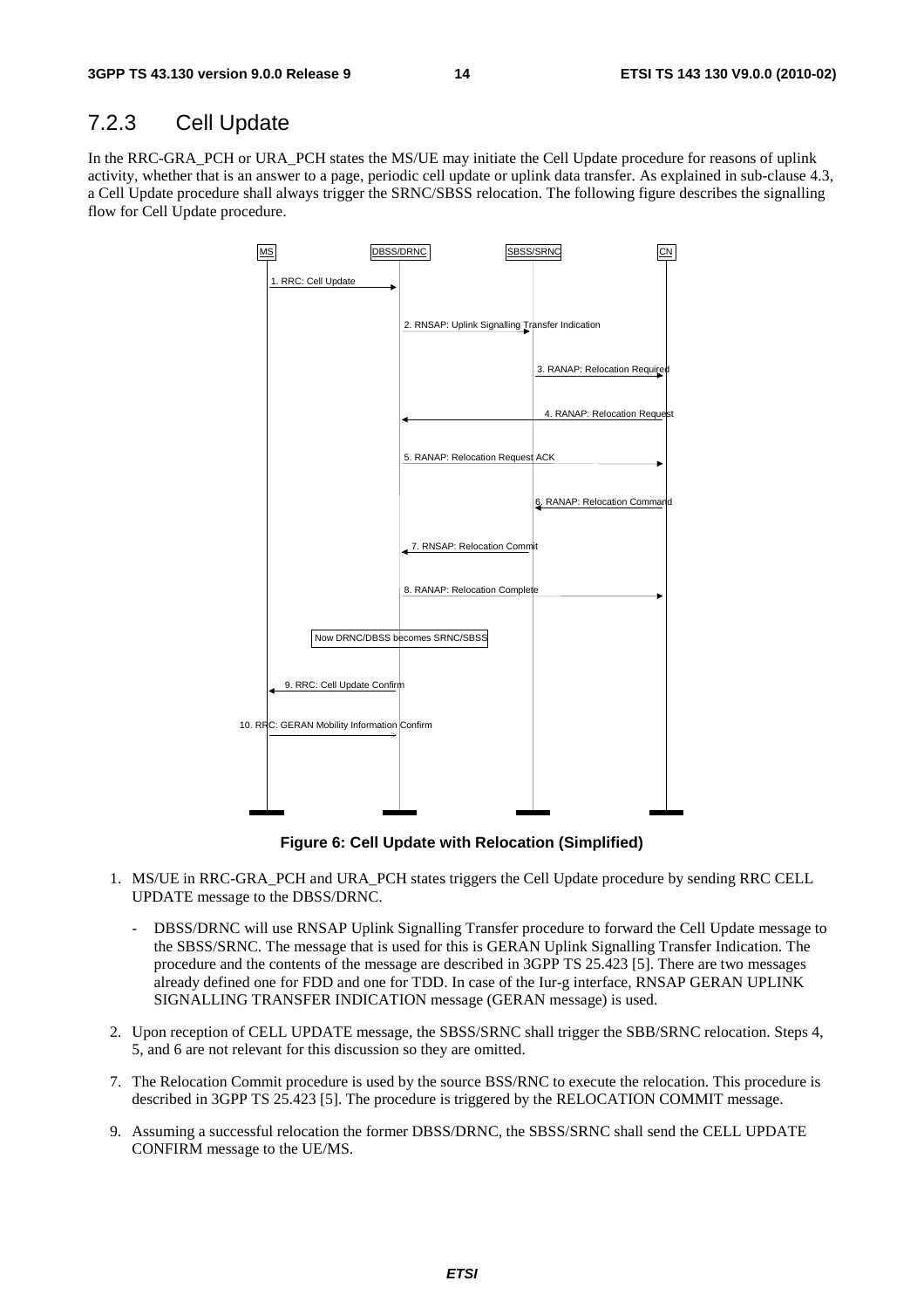## 7.2.4 Registration Area Update

The MS/UE shall trigger the GRA/URA Update Procedure when there is a change in registration area, or based on the timers related to the periodic GRA/URA update. The following figure shows an example of a successful GRA/URA Update. This example assumes no SBSS/SRNC relocation.



**Figure 7: GRA Update, no relocation (Simplified)** 

- 1. The MS/UE in RRC-GRA or URA\_PCH states triggers the GRA/URA Update procedure by sending RRC GRA/URA UPDATE message to the DBSS/DRNC.
	- The DBSS/DRNC uses RNSAP Uplink Signalling Transfer procedure to forward the GRA/URA UPDATE message to the SBSS/SRNC. The GERAN UPLINK SIGNALLING TRANSFER INDICATION message is used for this. The procedure and the contents of the message are described in 3GPP TS 25.423 [5].
- 2. Upon reception of the GERAN UPLINK SIGNALLING TRANSFER INDICATION message containing the RRC GRA/URA UPDATE message, the SBSS/SRNC shall include the GRA/URA UPDATE CONFIRM message and use the Downlink Signalling Transfer procedure to request the DRNC/DBSS the transfer of the message to the MS/UE. The Downlink Signalling Transfer procedure is specified in 3GPP TS 25.423 [5]and it is triggered by DOWNLINK SIGNALLING TRANSFER REQUEST message. The content of this message is specified in 3GPP TS 25.423 [5]. The content of the message should be the same in case of the Iur-g interface, except for C-Id IE. In case of a DRNC, the C-Id is used, while in case of a DBSS, the CI IE shall be used.
- 3. The DBSS/DRNC shall send the GRA/URA UPDATE CONFIRM message to the UE/MS.

## 7.2.5 RRC Connection Release

The SBSS/SRNC may trigger the RRC Connection Release procedure for an MS/UE in RRC-GRA\_PCH or URA\_PCH states. In order to release the RRC connection, the SBSS/SRNC shall first trigger the paging procedure. The SBSS/SRNC, in response to the Cell Update procedure, may then use the DOWNLINK SIGNALLING TRANSFER INDICATION message to relay the RRC CONNECTION RELEASE message to the MS/UE.

In addition, the SBSS/SRNC, in response to any Cell Update or GRA/URA Update procedures, may decide to trigger the release of RRC Connection. In that case the SBSS/SRNC shall use the DOWNLINK SIGNALLING TRANSFER INDICATION message to relay the RRC CONNECTION RELEASE message to the MS/UE.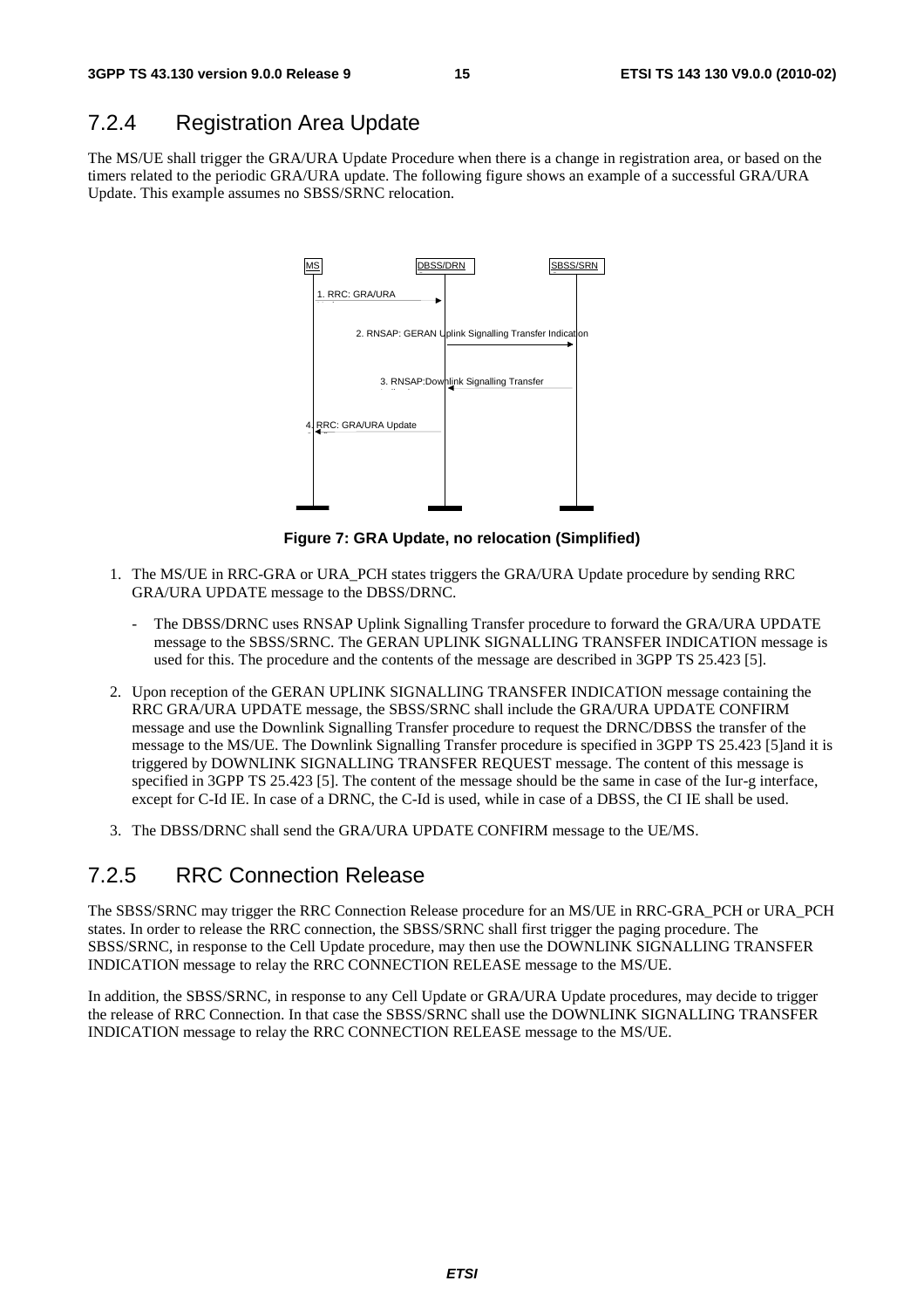## 7.3 Void

# 7.4 Global procedures

#### 7.4.1 General

#### **Table 3: Global procedures list**

| <b>Elementary Procedure</b>           | <b>Initiating Message</b>                      |
|---------------------------------------|------------------------------------------------|
| Error Indication                      | <b>ERROR INDICATION</b>                        |
| <b>Common Measurement Initiation</b>  | COMMON MEASUREMENT INITIATION REQUEST          |
| Common Measurement Reporting          | <b>COMMON MEASUREMENT REPORT</b>               |
| <b>Common Measurement Termination</b> | COMMON MEASUREMENT TERMINATION REQUEST         |
| <b>Common Measurement Failure</b>     | COMMON MEASUREMENT FAILURE INDICATION          |
| Information Exchange Initiation       | <b>INFORMATION EXCHANGE INITIATION</b>         |
| <b>Information Reporting</b>          | <b>INFORMATION REPORT</b>                      |
| Information Exchange Termination      | <b>INFORMATION EXCHANGE TERMINATION</b>        |
|                                       | <b>REQUEST</b>                                 |
| Information Exchange Failure          | <b>INFORMATION EXCHANGE FAILURE INDICATION</b> |

## 7.4.2 Error Indication

The Error Indication procedure is initiated by a node to report detected errors in a received message, provided they cannot be reported by an appropriate response message.

## 7.4.3 Common Measurement Functions

The Common Measurement function in the Iur-g interface is used to support the Improved RRM across BSS and BSS/RNC. This functionality is supported by adopting the Iur procedures for Common Measurements:

- **Common Measurement Initiation**: This procedure is used by an RNC/BSS to request the initiation of measurements of common resources to another RNC/BSS. For measurements made in GERAN cells, only the following measurement types are applicable:
	- Load
	- RT load
	- NRT load information
- **Common Measurement Reporting**: This procedure is used by an RNC/BSS to report the result of measurements requested by another RNC using the Common Measurement Initiation.
- **Common Measurement Termination**: This procedure is used by an RNC/BSS to terminate a measurement previously requested by the Common Measurement Initiation procedure.
- **Common Measurement Failure**: This procedure is used by an RNC/BSS to notify another RNC/BSS that a measurement previously requested by the Common Measurement Initiation procedure can no longer be reported.

## 7.4.4 Information Exchange Functions

This Information Exchange functions are used to initiate, maintain and terminate information exchange between two RNC/BSS nodes. This functionality is supported by adopting the Iur procedures for Information Exchange:

- **Information Exchange Initiation:** This procedure is used by a BSS/RNC to request the initiation of an information exchange with another BSS/RNC. The procedure is initiated with an INFORMATION EXCHANGE INITIATION REQUEST message sent from BSS1 to BSS2/RNC2 or by RNC1 to BSS2. Upon reception, the BSS2/RNC2 shall provide the requested information according to the parameters given in the request.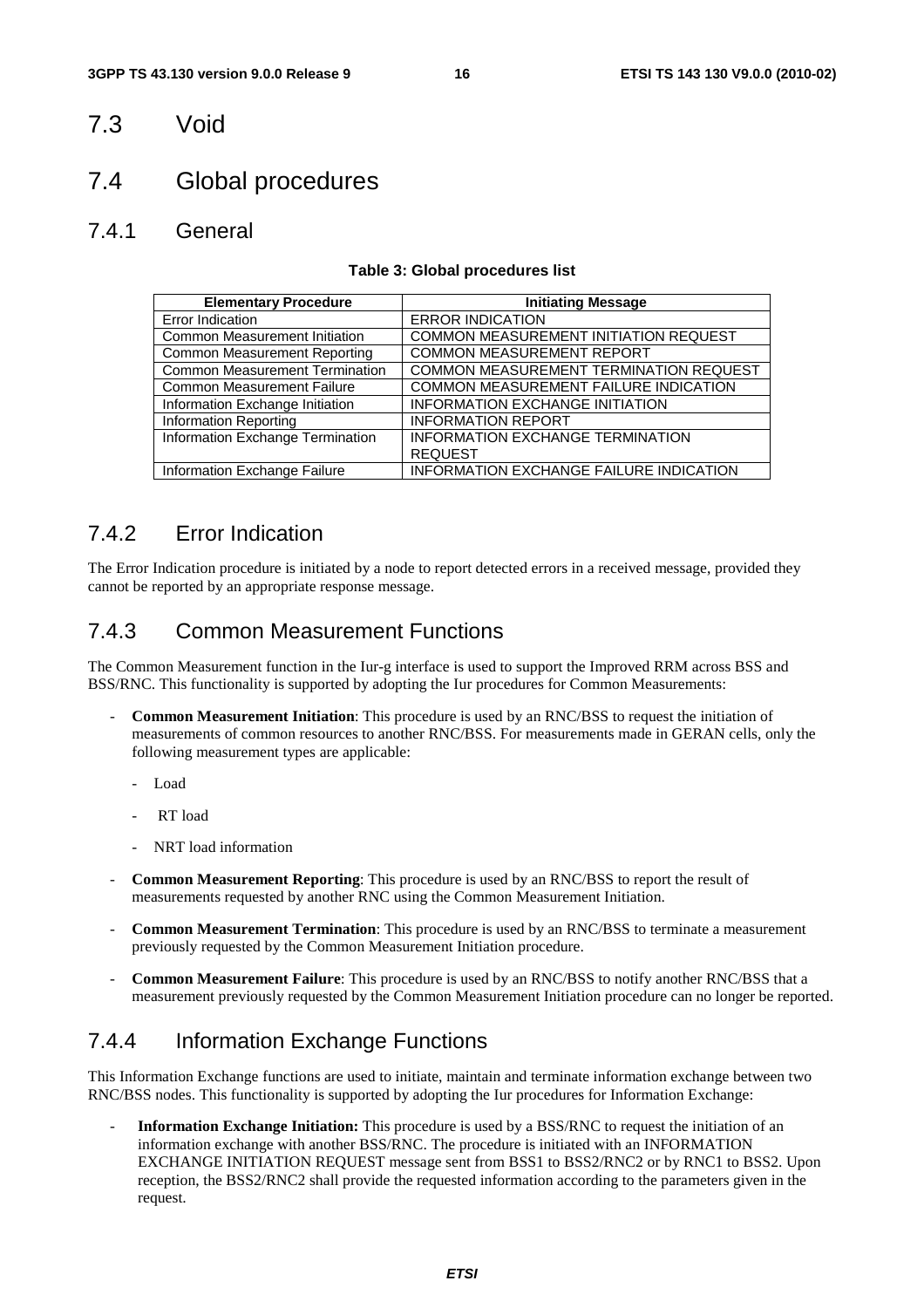- **Information Reporting:** This procedure is used by a BSS/RNC to report the result of information requested by another BSS/RNC using the Information Exchange Initiation.
- **Information Exchange Termination:** This procedure is used by a BSS/RNC to terminate the information exchange requested using the Information Exchange Initiation.
- **Information Exchange Failure:** This procedure is used by a BSS/RNC to notify another that the information exchange it previously requested using the Information Exchange Initiation can no longer be reported.

The information which can be requested on the Iur and Iur-g interfaces is shown in the table below marked with 'X'. For information which is not applicable on the Iur-g interface, the BSS shall regard the Information Exchange Initiation procedure as failed.

| <b>Information Type</b><br><b>Interface</b> |     |       |  |  |
|---------------------------------------------|-----|-------|--|--|
|                                             | lur | lur-g |  |  |
| <b>IPDL Parameters</b>                      |     |       |  |  |
| <b>DGPS Corrections</b>                     |     |       |  |  |
| <b>GPS</b> Information                      |     |       |  |  |
| <b>Cell Capacity Class</b>                  |     |       |  |  |

#### **Table 4: Allowed Information types on Iur and Iur-g interfaces**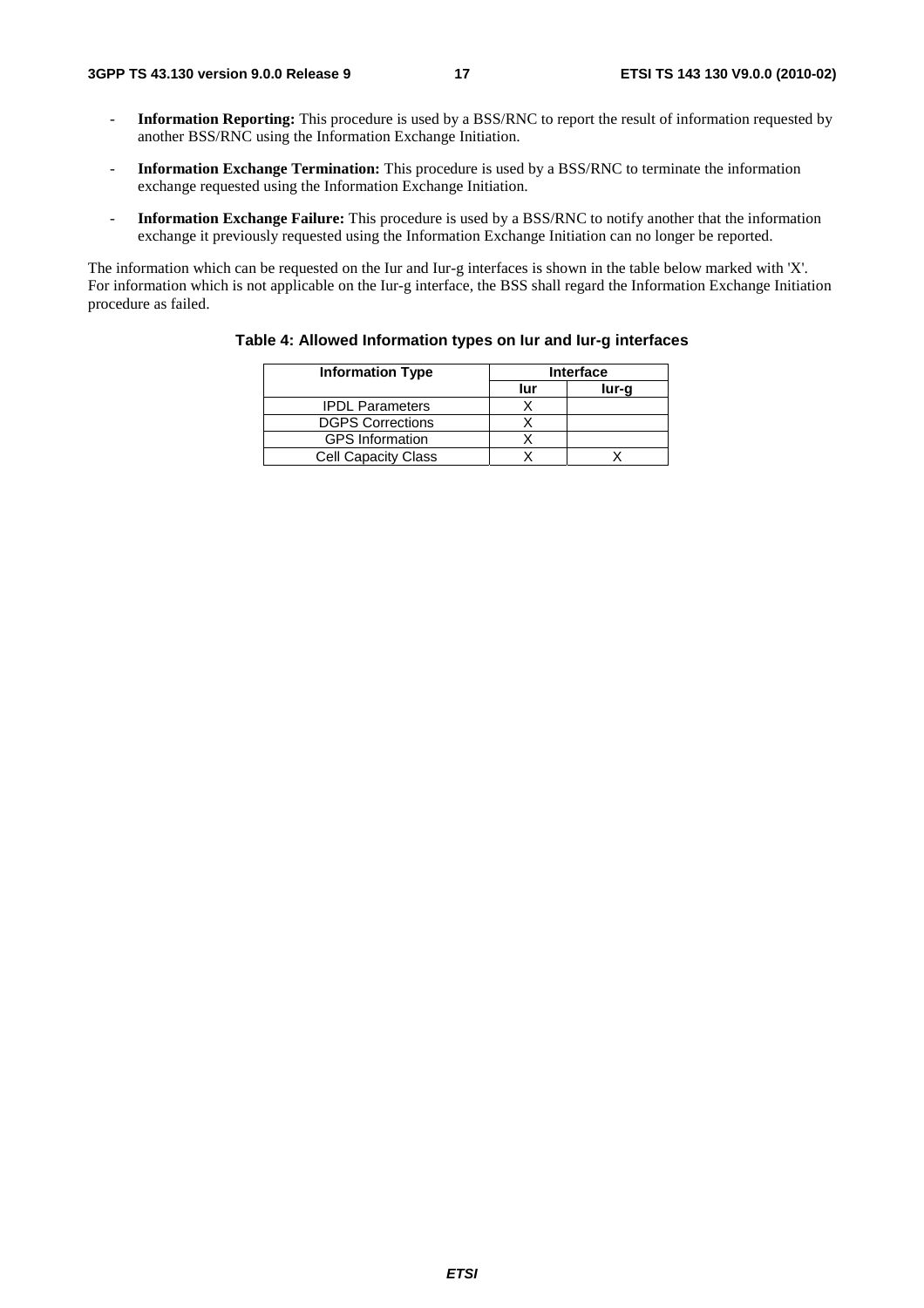# Annex A (Informative): Change history

| Date /       |  | <b>TSG Doc. CR Rev Subject/Comment</b>                            | <b>New</b> |
|--------------|--|-------------------------------------------------------------------|------------|
| TSG#         |  |                                                                   |            |
| <b>GP-11</b> |  | Conversion to Technical Specification based upon TR 43.930 v5.1.0 | 5.0.0      |
|              |  |                                                                   |            |
| GP-23        |  | Version for Release 6                                             | 6.0.0      |
| GP-35        |  | Version for Release 7                                             | 7.0.0      |
| $GP-40$      |  | Version for Release 8                                             | 8.0.0      |
| <b>GP-44</b> |  | Version for Release 9                                             | 9.0.0      |